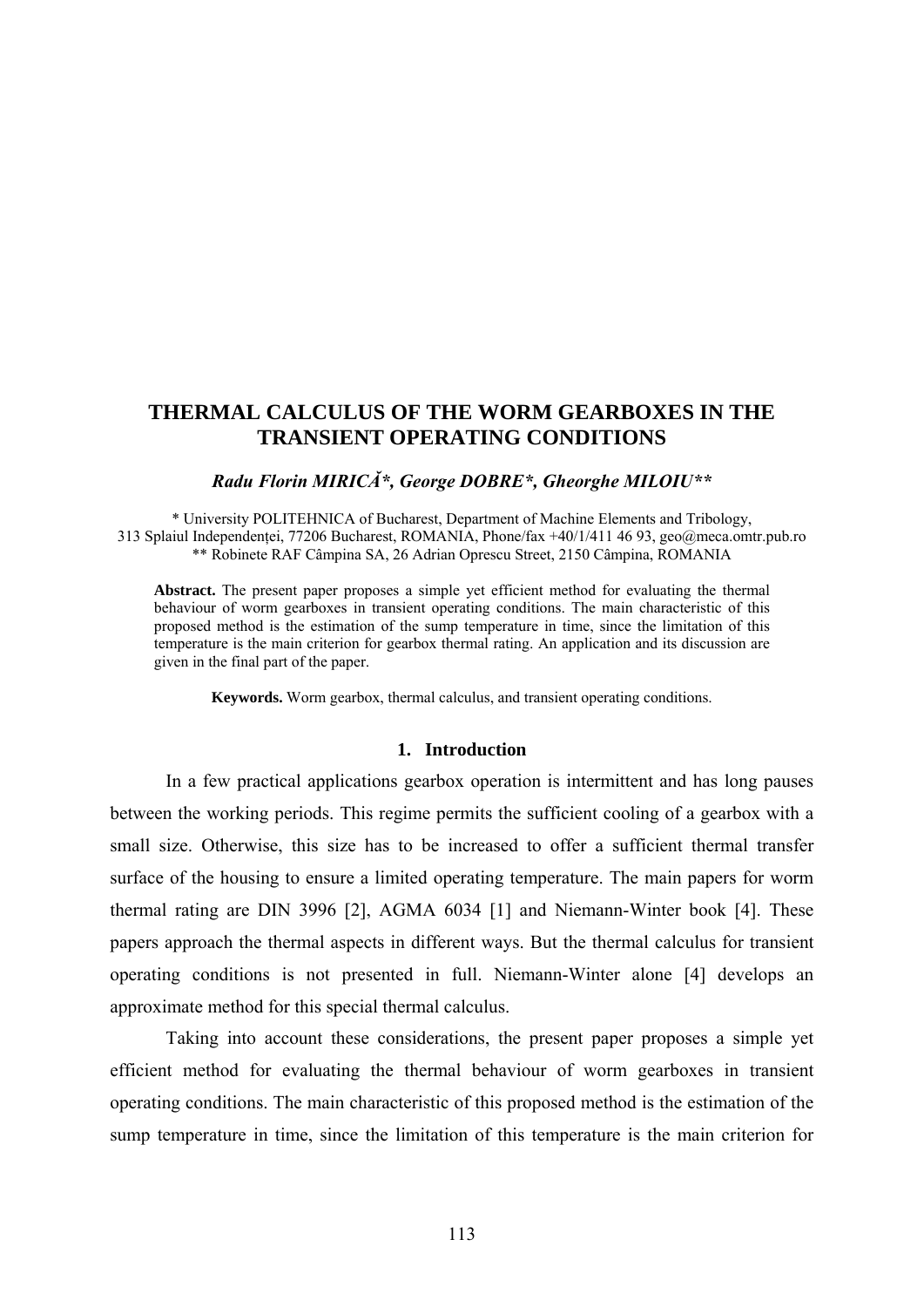gearbox thermal rating. A temperature that is too high has the following impact (conforming to DIN 3996):

- a) modifies the initial physical and chemical oil properties, hence shortening lubricant durability;
- b) breaks down the additives in an accelerated mode;
- c) destroys the seals prematurely.

Therefore the limitation in the design phase of the sump temperature remains a basic problem to ensure the normal operating of worm gearboxes.

# **2. Short view of the existent methods for worm gearbox thermal rating**

A discussion of the main references in thermal worm gearbox calculus is given below.

**Conforming to DIN 3996 [2]**, the calculus method is given for two lubrication cases: splash and forced feed. The following steps are valid for thermal calculus:

- a) calculation of the total power loss composed by the friction power in tooth gearing, in idle running, in bearings and in seals;
- b) deriving the sump temperature (for the case of splash lubrication; in the other case of the forced feed lubrication the oil temperature is controlled by cooling or flow);
- c) calculation of the thermal safety factor, obtained by:
	- temperature in the case of the splash lubrication:

$$
S_T = \frac{\Theta_{s\,lim}}{\Theta_S} \ge S_{T\,min} \, ; \tag{1}
$$

power in the case of the forced feed lubrication:

$$
S_T = \frac{P_K}{P_V} \ge S_{T \min},\tag{2}
$$

where:  $\vartheta_{s\,lim}$  and  $\vartheta_{s}$  are the limit and, respectively, effective temperatures of the sump oil;

 $P_K$  and  $P_V$  - the cooling and, respectively, the total power loss in the worm gearbox;  $S_{T,min}$  the minimal thermal safety factor (recommended 1.1).

**Conforming to Niemann-Winter method [4]** gives in addition a simplified empirical calculus method for transient operating conditions. The method is valid for a long pause in working:

$$
t_{\text{pause}} \ge \frac{4 \, a}{100} \text{ [hours]},\tag{3}
$$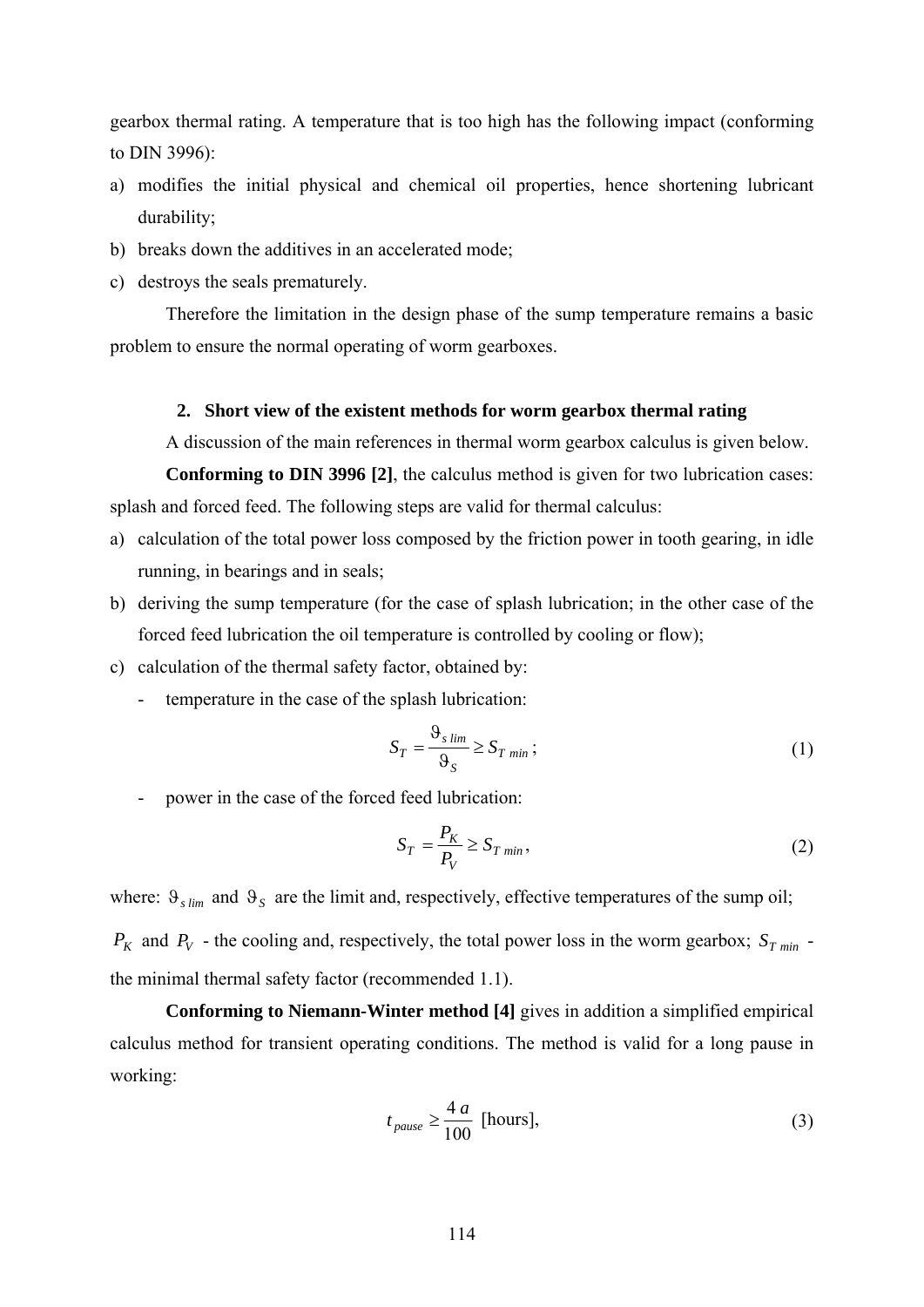*a* being the center distance in mm. Finally the safety factor is compared with the one admissible for the specific transient operating conditions (empirical), using the formal expression (1).

Observations:

- a) the transient operating conditions are not included in the DIN variant;
- b) the treatment of the transient operating conditions in the thermal calculus is limited in the Niemann-Winter method.

#### **3. Proposed calculus method for worm gearbox thermal rating**

Generally the transient operating conditions can be very different. An example of variation in time of the exit torque of a worm gearbox is represented in the figure 1. The pause times are shorter than the ones imposed by the Niemann-Winter method for the similar thermal rating of the worm gearboxes.



*Fig. 1. A cycle of the time variation of exit torque of a worm gearbox:*  $T$  - exit torque;  $t_a$  - operating time;  $t_p$  - pause time.

 A specific method is proposed below for simulating operation under these conditions. The basic principle of the method is the consideration of the heat stored in the solid components and lubricant (oil). This method contains the following steps valid for a small time increment Δ*t* :

- a) calculation using the indications, typical values of constants and expressions given in DIN 3996 [2] - of the total power loss  $P_V$  comprising friction power in tooth gearing and bearings, neglecting the power loss in idle running and in seals (very low about a lot of calculations); this power loss depends on the number of revolutions *n* which varies in transient operating conditions;
- b) derive the heat quantity given out in the little time interval  $\Delta t$  in the operating conditions:

$$
\Delta Q_i = P_{v,i} \cdot \Delta t \tag{4}
$$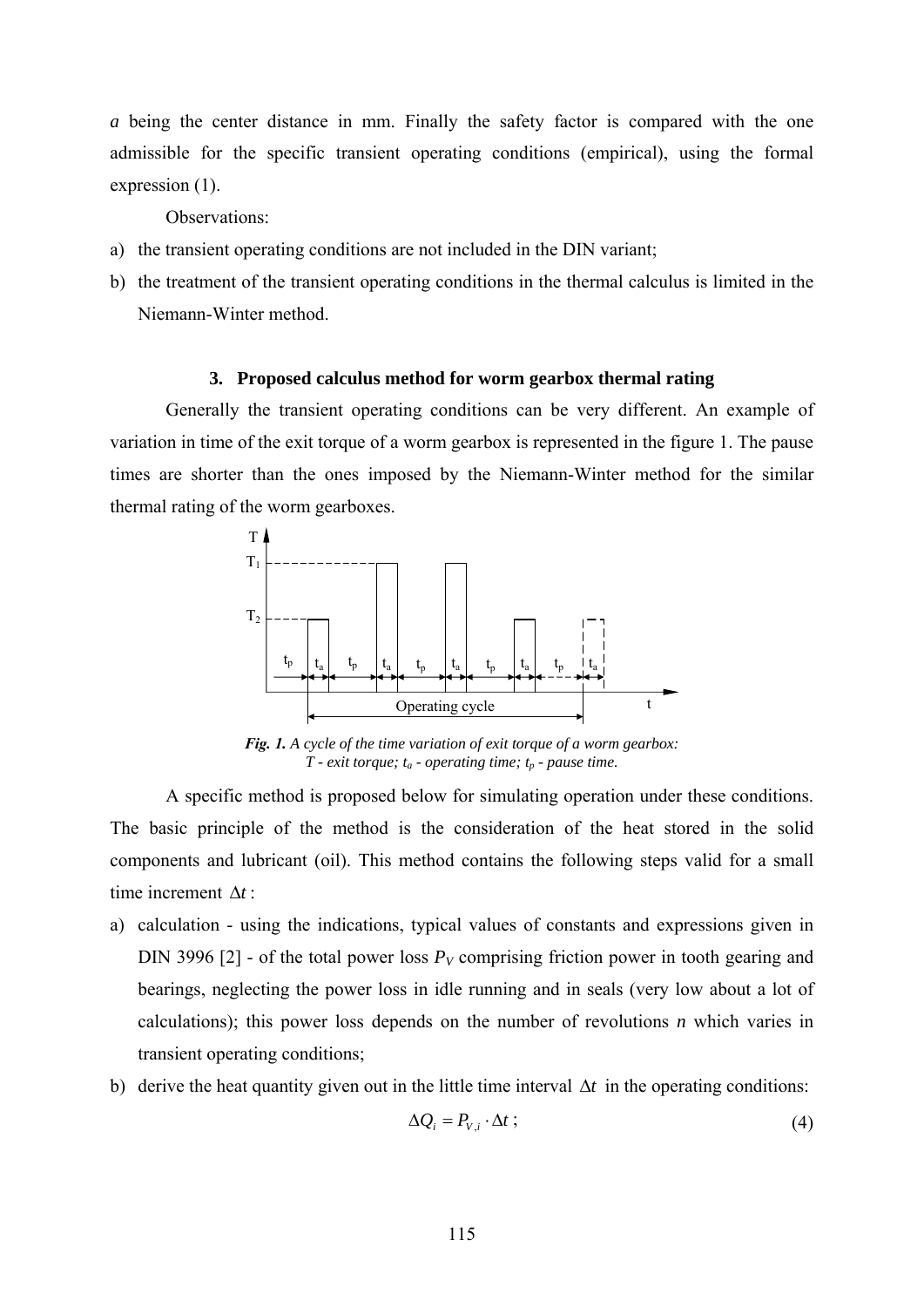c) calculate the elements temperatures at the final time interval taking into account the specific heat and the mass of the components:

$$
\mathcal{G}_i = \frac{\mathcal{Q}_{i-1} + \Delta \mathcal{Q}_i}{m \cdot c} + \mathcal{G}_{i-1},\tag{5}
$$

with *m* – mass of the element, *c* – specific heat of the material,  $\mathcal{G}_{i-1}$  - initial temperature;

d) determine the transferred heat quantity from an element to another at this final time increment;

$$
\Delta Q_{transf 1-2} = k \cdot A \cdot (t_{i,1} - t_{i,2}); \tag{6}
$$

e) determine the new temperatures of the elements after this heat transfer.

The steps mentioned above are repeated (iterated) for the following intervals  $\Delta t$  until the final working cycle.

 During the pause time heat is not generated, but it is transferred between components because of their temperature difference. This is why the steps mentioned above must also be repeated for this pause time.

 The rating criterion is checking of the thermal safety factor using the same expression 1, considering the admissible safety factor as value  $S_{\tau_{\min}} = 1.1$ .

## **4. Application of the proposed method for worm gearbox thermal rating**

 The presented method was applied to the verification of a projected worm gearbox with discontinued working. Because the emplacement space is very limited, the gearbox must have small dimensions. The gear data are given in table 1 and their working cycle characteristics are presented in table 2. It is noted that between the effective work phases the worm gear remains in long pauses.

| Worm<br>teeth<br>number | Worm-<br>wheel teeth<br>number | <b>Axial</b><br>modulus<br>mm | <b>Speed</b><br>ratio | Worm<br>speed<br>[rot/min] | <b>Centre</b><br>distance<br>[mm] | <b>Housing</b><br>position |  |
|-------------------------|--------------------------------|-------------------------------|-----------------------|----------------------------|-----------------------------------|----------------------------|--|
|                         | 4 I                            | 6.3                           | 20.5                  | 750                        | 160                               | Horizontal                 |  |

**Table 1.** Gearbox characteristics

| <b>Phase</b>             |     |    |     |    |     |    |     |    |
|--------------------------|-----|----|-----|----|-----|----|-----|----|
| Wheel torque<br>[N·m]    | 302 |    | 592 |    | 592 |    | 302 |    |
| <b>Duration</b><br>[min] |     | 80 |     | 80 |     | 80 |     | 80 |

**Table 2.** Working cycle characteristics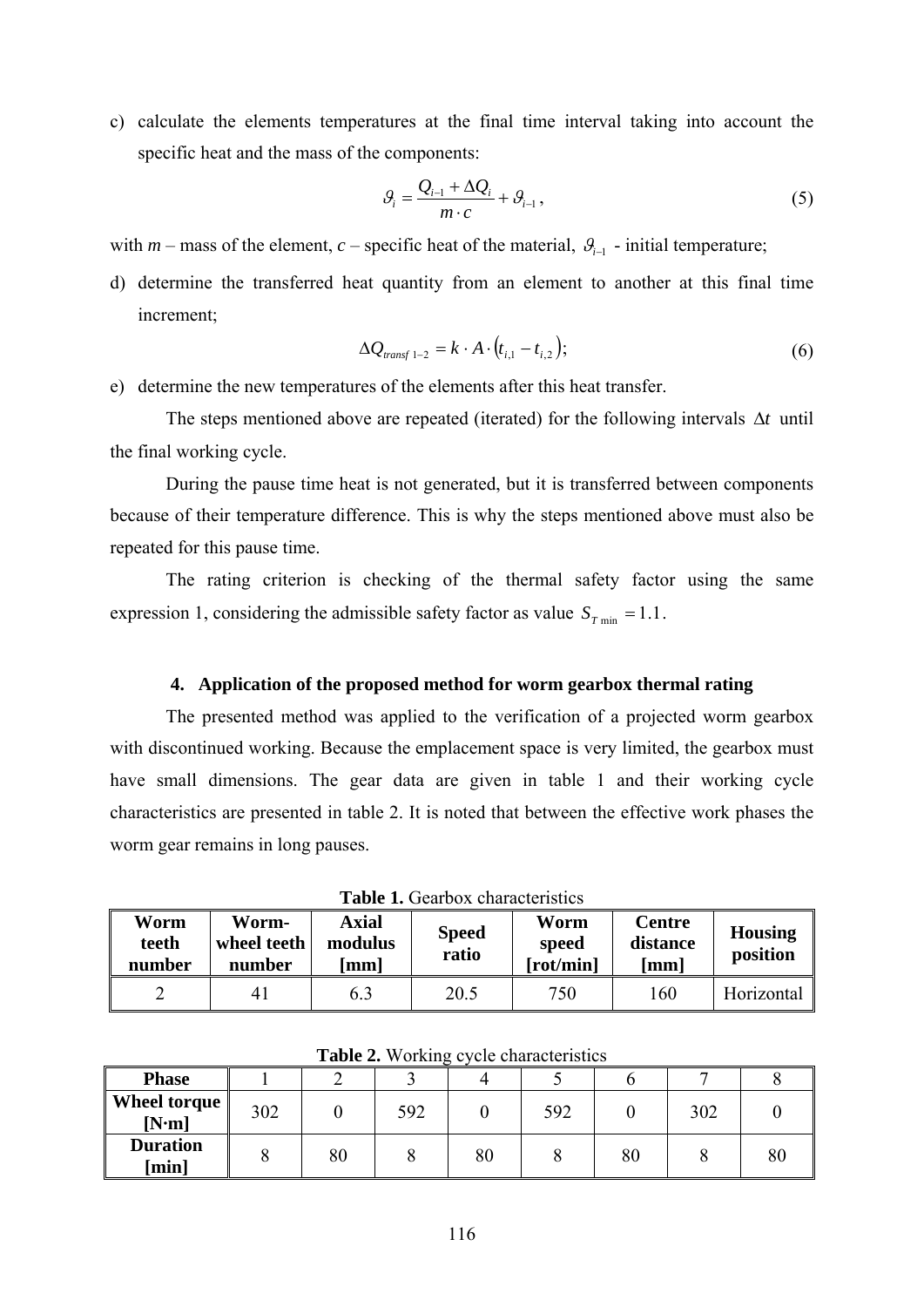In figure 2 the structure of the heat producing and propagation process (simulated) is shown. Two principal heat sources exist here: the worm gearing and the bearings. The heat produced in the gearing will propagate firstly in the worm and wheel mass; through the contact area with the oil the heat subsequently propagates in lubricant and onward to the housing. The heat produced in the bearings is transferred to the housing and the worm gear. Because the heat conductivity of metals is very great compared to those of oil or of air, we can neglect the heat gradient in worm, wheel and housing.



*Fig. 2. Structure of the heat producing and propagation process that is simulated* 

For the thermal calculus, the following sizes are estimated using the indications given in DIN 3996 [2]:

- a) the coefficient of friction between the worm and wheel is estimated,  $\mu = 0.05$  (it results the gearing efficiency  $\eta_{\text{gearing}} = 0.788$ );
- b) the global heat transfer coefficient between housing and environmental air,  $k = 12 \text{ W/m}^2/\text{K}$ .

The friction power lost in rolling bearings was approximated (estimated) using a global efficiency for a pair of bearings of  $\eta_{\text{bearings}} = 0.995$ . The heat transfer coefficient between the oil and metallic components (housing, worm and wheel) is calculated using the following expression [3]:

$$
k \approx 104 \sqrt[4]{\Delta \mathcal{G}} \left[ \text{W/m}^2/\text{K} \right],\tag{7}
$$

 $\Delta\theta$  being the temperature in degrees difference between the oil and metallic components.

 The other characteristics of the gearbox components that are used in the heat transfer simulation are given in the table 3.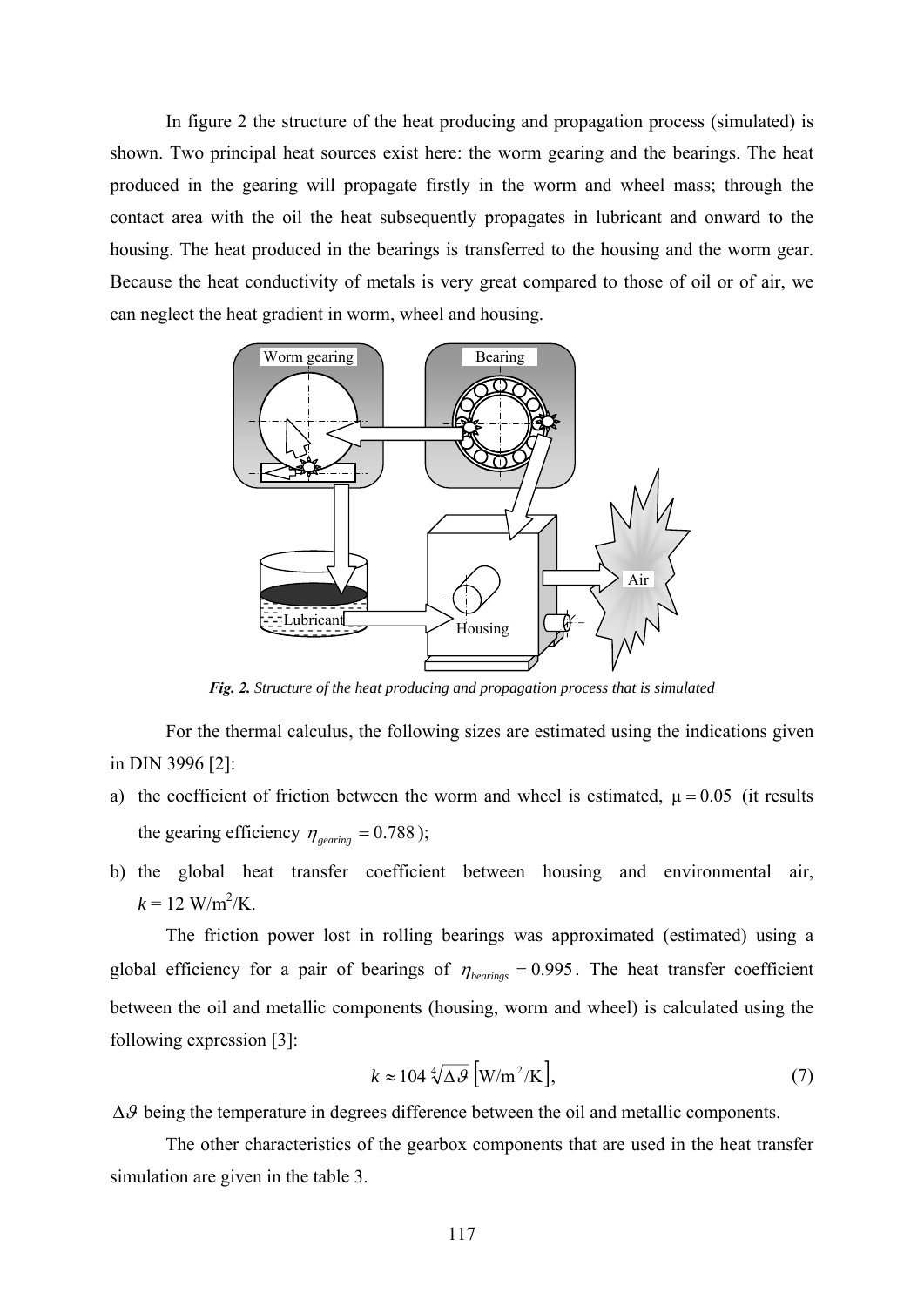The main results are represented graphically in the figures 3…6 and the table 4. One would see the following by the analysis of these results:

- a) in accordance with the figure 3, the temperatures of the ensemble worm-wheel and of the oil during the operating phases increase very quickly, but the same size of the housing has a insignificant variation;
- b) in accordance with the figure 4, the heat accumulated in the ensemble worm-wheel and in the oil is transferred to the housing very slowly (80 minutes), this phenomena determining the corresponding decreasing of the temperatures of the previous mentioned components. But the temperature of the oil increases firstly on a short time because of the heat accumulated in the ensemble worm and wheel. The housing temperature increases in the first time and after then it decrease slowly;
- c) in accordance with the figure 5, the oil temperature has important variations on each operating and pause phase. The medium oil temperature increase firstly and after that it is stabilised in time (the temperature variations associated to the operating and pause phases became similarly);
- d) in accordance with the figure 6, the housing temperature increases quickly in the beginning and after this it varies slowly.

| <b>Element</b> | Heat transfer area<br>$\mathrm{[m^2]}$ | <b>Massis</b><br>[kg] | <b>Specific heat</b><br>[J/kg/K] |  |  |
|----------------|----------------------------------------|-----------------------|----------------------------------|--|--|
| Worm           | 0.063                                  | 12.2                  | 506                              |  |  |
| Worm wheel     | 0.086                                  | 26.2                  | 500 (pond rated)                 |  |  |
| Oil            | It is given to the other<br>elements   | 2.6                   | 1988                             |  |  |
|                | With the oil: 0.35                     |                       | 540                              |  |  |
| Housing        | With the air: $0.65$                   | 99                    |                                  |  |  |

**Table 3.** Elements characteristics used for the heat transfer simulation





*Fig. 3. Evolution of the temperature in operating phase* 

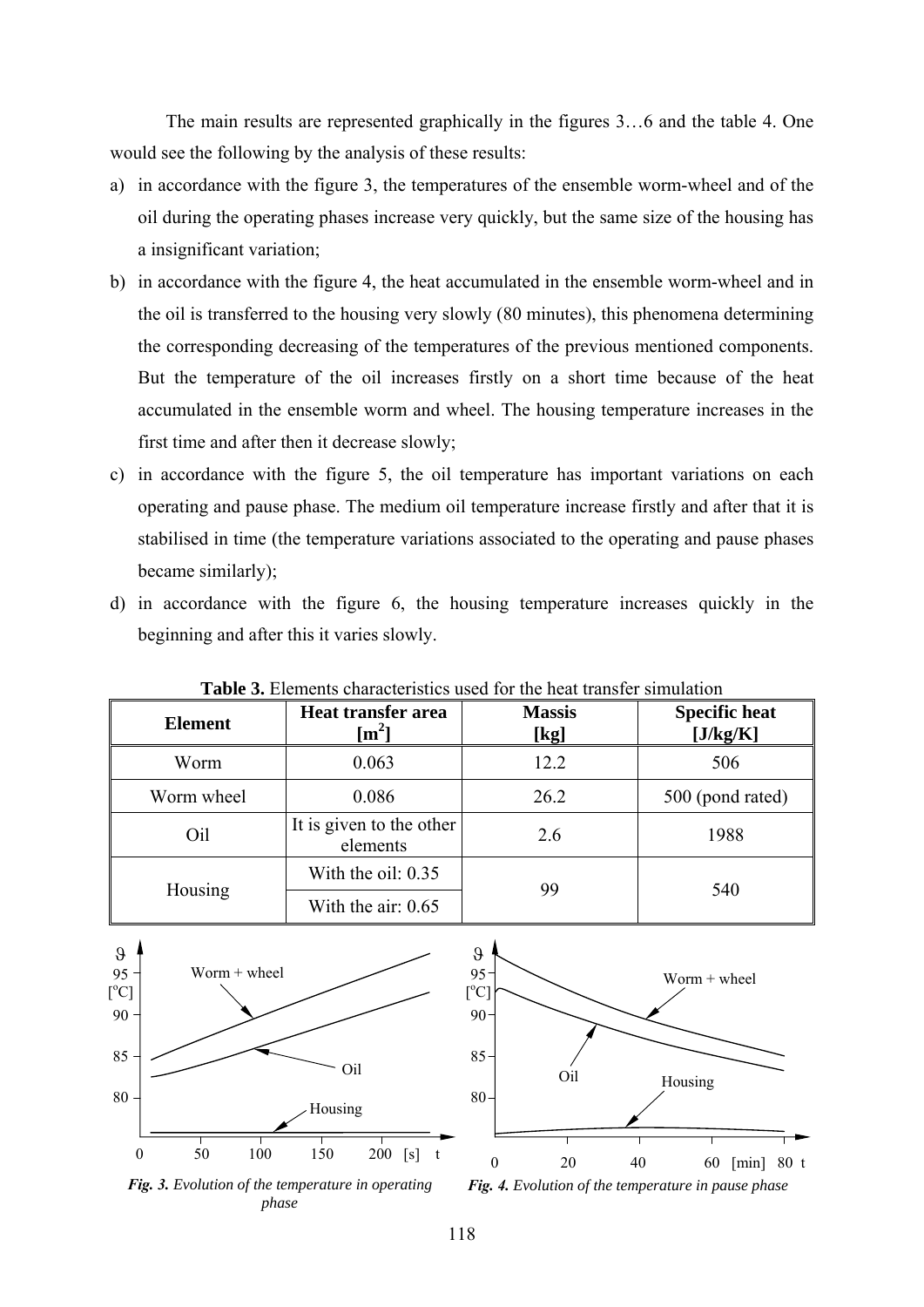

*Fig. 5. Evolution of the oil temperature during 4 operating and pause cycles given on the fig. 1* 



*Fig. 6. Evolution of the housing temperature during 4 operating and pause cycles given on the fig. 1* 

| Opera-         |                   | Operating or pause phases of the cycle |                |      |      |      |      |      |      |
|----------------|-------------------|----------------------------------------|----------------|------|------|------|------|------|------|
| ting           | <b>Components</b> | 1                                      | $\overline{2}$ | 3    | 4    | 5    | 6    | 7    | 8    |
| cycle          |                   | Temperature [ <sup>0</sup> ]           |                |      |      |      |      |      |      |
| -1             | Worm and wheel    | 78.2                                   | 74.1           | 87.9 | 79.1 | 92.6 | 81.9 | 89.5 | 80.9 |
|                | Oil               | 75.9                                   | 73.4           | 83.9 | 77.8 | 88.2 | 80.4 | 86.1 | 79.6 |
|                | Housing           | 70.1                                   | 71.1           | 71.3 | 72.9 | 73.1 | 74.3 | 74.4 | 74.4 |
| $\overline{2}$ | Worm and wheel    | 88.6                                   | 80.5           | 94.1 | 83.1 | 96.4 | 84.4 | 91.9 | 82.5 |
|                | Oil               | 85.4                                   | 79.3           | 89.6 | 81.5 | 91.8 | 82.8 | 88.4 | 81.1 |
|                | Housing           | 74.4                                   | 74.3           | 74.4 | 75.1 | 75.2 | 75.7 | 75.7 | 75.3 |
| 3              | Worm and wheel    | 90.1                                   | 81.6           | 95.  | 83.7 | 97.1 | 84.9 | 92.3 | 82.8 |
|                | Oil               | 86.8                                   | 80.2           | 90.5 | 82.1 | 92.4 | 83.1 | 88.8 | 81.3 |
|                | Housing           | 75.3                                   | 74.9           | 75.  | 75.4 | 75.5 | 75.9 | 75.9 | 75.4 |
| $\overline{4}$ | Worm and wheel    | 90.4                                   | 81.7           | 95.2 | 83.8 | 97.2 | 84.9 | 92.3 | 82.8 |
|                | Oil               | 87.                                    | 80.4           | 90.7 | 82.2 | 92.5 | 83.2 | 88.8 | 81.4 |
|                | Housing           | 75.4                                   | 75.            | 75.  | 75.5 | 75.6 | 76.  | 76.  | 75.5 |

**Table 4.** Values of the component temperatures at the final of each operating or pause phase

# **5. Conclusions**

- The gearbox operation can be intermittent and with long pauses between the working periods.
- The thermal calculus for transient operating conditions is not presented in full in the technical literature. Niemann-Winter [4] develops an approximate method for this special thermal calculus.
- The main characteristic of the method proposed in the present paper is the estimation of the sump temperature in time, since the limitation of this temperature is the main criterion for gearbox thermal rating.
- The estimation of the temperature variation of each component (worm, wheel, oil, housing, air) takes in consideration the heat transfer and accumulating in these components, with the neglect of the heat gradient in worm, wheel and housing.